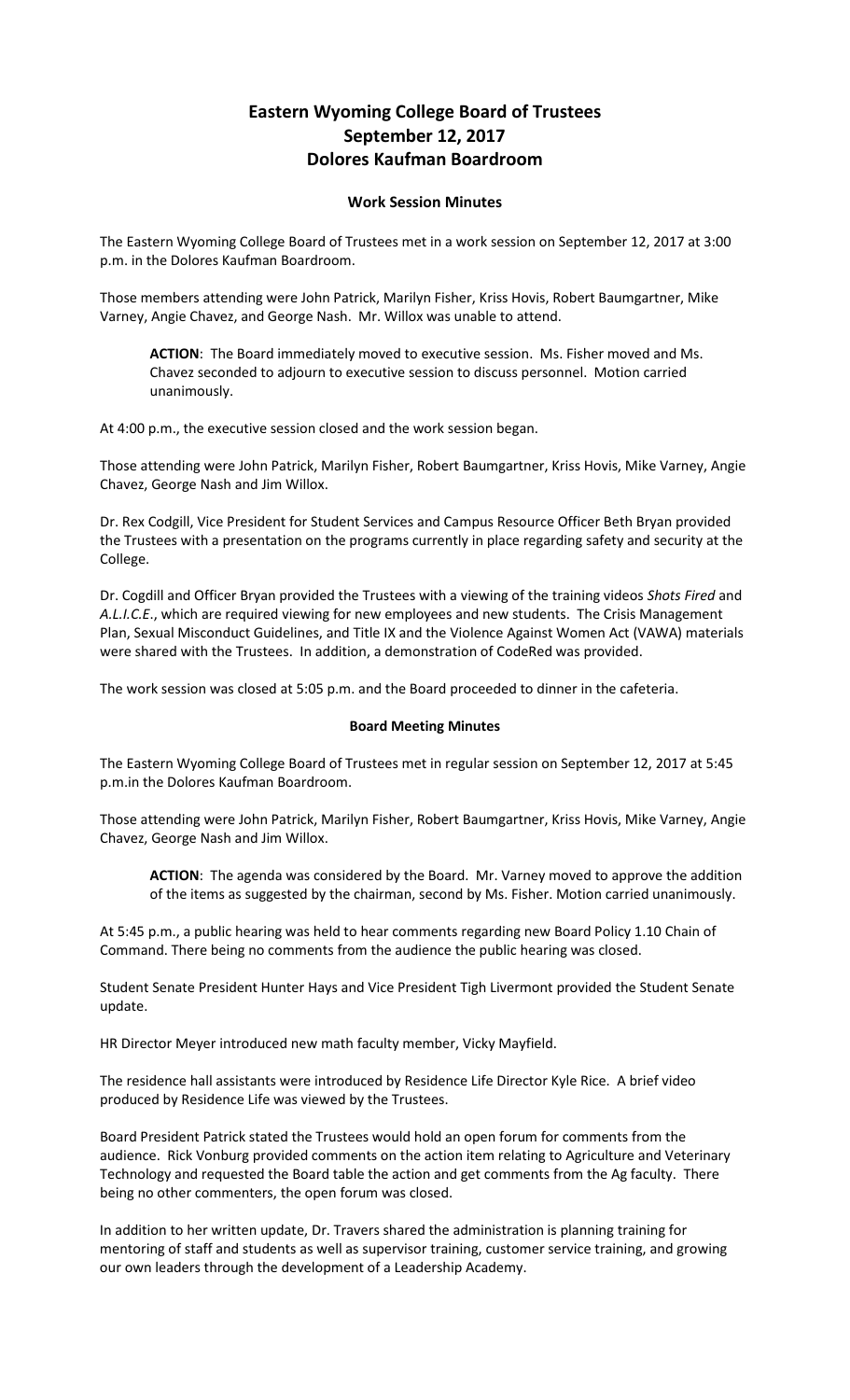**ACTION**: The consent agenda was considered by the Board. Trustee Chavez moved and Mr. Nash seconded the motion to approve the consent agenda, which included the minutes and executive session from the August 8, 2017 meeting, the Canvas Learning Management System, the renewal of the Agreement with the Goshen Fair Board Association in the amount of \$15,000, removed the 16 credit hour cap on activity and use fees for Academic Year 2018-19, and ratified the appointment of Kimberly Russell to the position of Outreach and Perkins Grant Coordinator. Motion carried unanimously.

**ACTION**: Mr. Laher presented the financial report. Mr. Varney moved to approve the financial report, as presented. Ms. Chavez seconded and the motion passed unanimously.

**ACTION**: The final reading of new Board Policy 1.10 Chain of Command policy was brought before the Board. Ms. Fisher moved to approve the policy as written; second by Mr. Nash. Motion carried unanimously.

**ACTION**: The Board was requested to consider the revisions to the College Mission and Vision statements and the addition of a diversity statement in Board Policy 1.0. Ms. Fisher moved to approve on first reading the revisions to Board Policy 1.0 College Mission and Vision. Mr. Varney seconded and the motion passed unanimously.

**ACTION**: The first reading of Board Policy 2.0 Advisory Councils was brought before the Board for consideration. The revisions clarify the three types of committees at Eastern Wyoming College and how the committees operate. Mr. Nash moved to approve on first reading Board Policy 2.0 Advisory Councils, as presented. Ms. Chavez seconded. Motion carried unanimously.

**ACTION**: Dr. Travers informed the Board she was bringing back the Media Relations Policy and she had attempted to address the concerns brought up at the last board meeting. Mr. Varney moved to approve on first reading Board Policy 2.9 Media Relations, as presented. Second by Mr. Baumgartner. Motion passed with Trustee Fisher opposing.

**ACTION**: New Board Policy 2.15 Exceptions to the No Alcohol Use on Campus Policy was considered by the Board. Dr. Travers stated there may occasionally be events on campus where the College may want to serve alcohol or groups like the Foundation may have an event where they may want to serve alcohol. In addition, it will allow for culinary classes to use alcohol. Exceptions will be determined by the President. Mr. Baumgartner moved to approve on first reading new Board Policy 2.15 Exceptions to Alcohol Use on Campus Policy, as presented. Ms. Hovis seconded and the motion passed unanimously.

**ACTION**: The Board was requested to consider new Board Policy 3.25 Employee Performance, Coaching, and Discipline. Mr. Evans suggested changing the sentence in line nine under Employment Termination to read, *"Supervisors may recommend discharge of probationary, temporary, part-time, adjunct employees, non-tenured instructors, and vice presidents without implementing this Policy or its related Administrative Rules."* Trustee Hovis moved to approve on first reading new Board Policy 3.25 Employee Performance, Coaching, and Discipline, as presented. Second by Trustee Baumgartner. Motion carried unanimously.

**ACTION**: Revisions to Board Policy 6.1 Use of College Facilities were considered by the Board on first reading. During the discussion, it was suggested to reference in this Administrative Rule the new Exceptions to Alcohol on Campus Policy. Ms. Fisher moved to approve on first reading the revisions to Board Policy 6.1 Use of College Facilities. Ms. Chavez seconded and the motion was unanimously passed.

**ACTION**: The Board was informed the revisions to Board Policy 6.9 Animals or Pets on Campus Policy updates the Policy to include verbiage relating to Emotional Support Animals (ESA) and the process for requesting and registering an emotional support animal. Ms. Fisher moved to approve on first reading Board Policy 6.9 Animals or Pets on Campus Policy, as presented. Trustee Baumgartner seconded and motion carried unanimously.

**ACTION**: Dr. Travers requested the Trustees take official action indicating their support for combining the Agriculture and Veterinary Technology programs into one department and housing them together in the ATEC. Following discussion by the Board, Trustee Fisher moved and Trustee Nash seconded to approve combining the Agriculture and Veterinary Technology programs into one department and to be housed in the Agricultural Technology Education Center, as presented. Motion carried unanimously.